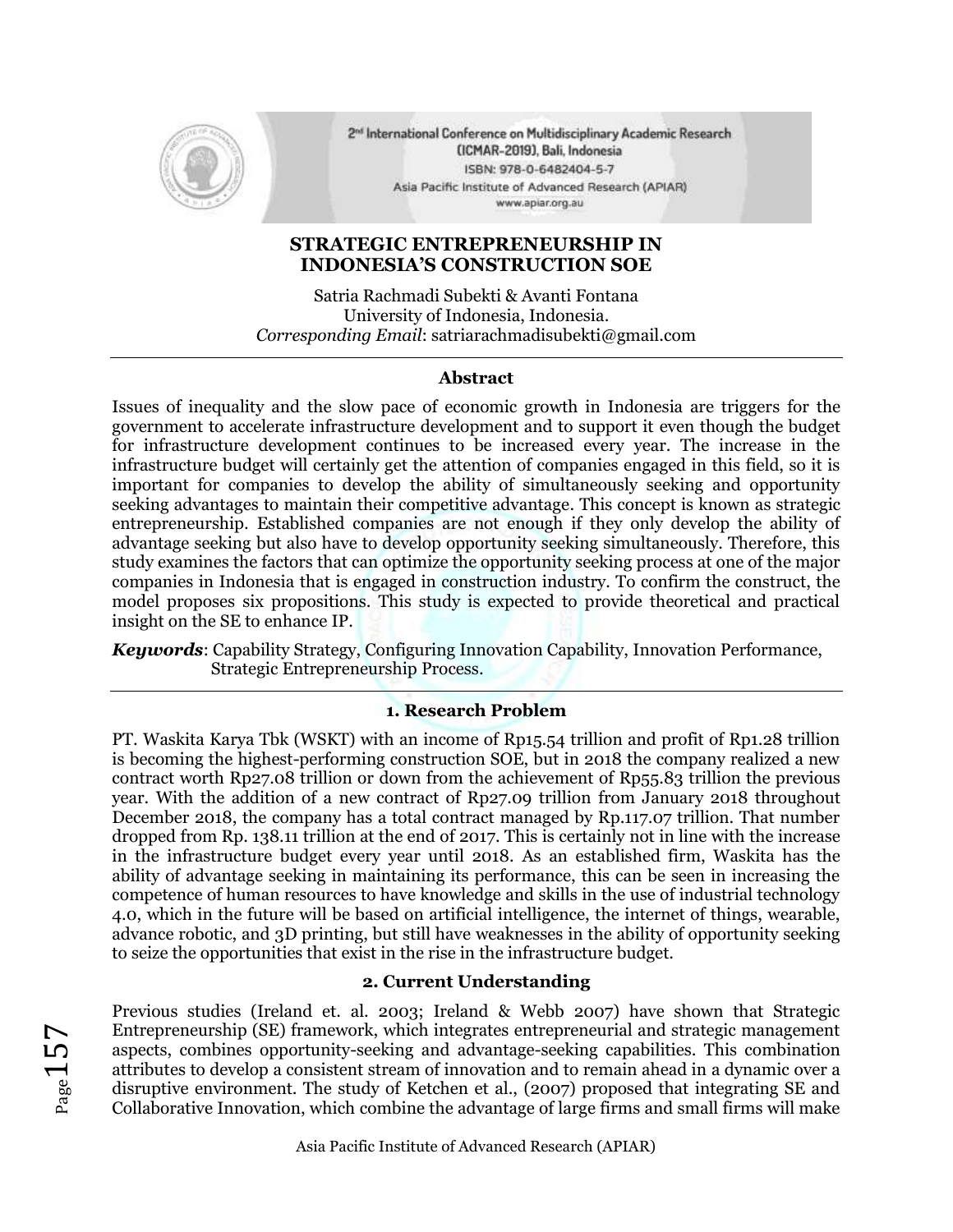firms well positioned to create wealth. The joint forces between large and small firms in order to share knowledge and develop total SE 'package' – opportunity-seeking and advantage-seeking capabilities – can foster a pattern of successful and continuous innovation.

SE Framework (Ireland, 2003) consists of four core processes, namely (1) Search for Entrepreneurial Opportunity, (2) Dynamic Capabilities in Balancing Exploration and Exploitation, (3) Continuous Stream of Innovation, and (4) Enabling Firm to Create Wealth. While the concept of SE has received increasing attention in recent years, few studies have focused on the processes of SE as a distinct concept and its association specifically with dynamic capabilities and innovation performance. Theoretical and empirical studies regarding the SE process in a disruptive environment and dynamic capabilities as the bridge to enhancing innovation performance in emerging market is still limited.

## **3. Research Question**

Based on the above background and the problem statement, the main research question that can be presented for this study is as follows:

## *"How optimal opportunity seeking ability influence firm performance in SE process?"*

This study will explore the relation among enacted Entrepreneurial Mindset, Entrepreneurial Culture and Entrepreneurial Leadership, operation of capabilities, in the form of strategic entrepreneurship process, in improving Innovation Performance as the source of competitive advantage. Towards the main objective of this research study, identifying appropriate research tools that are reliable and valid to measure and analyze the aim of this study is required.

#### **4. Proposed Research Design**

The premise of this study is that adopting the SE process in the organizations enacting disruptive environment will both build dynamic capabilities and enhance its innovation performance. Adopting an input-process-output model of Hitt et al. (2011), the study examines the roles of dynamic capabilities in SE processes that depends or inter-depends on three dimensions of SE Model. The first dimension is a resource factor/input, which consists of entrepreneurial mindset, leadership and culture to represent individual and organizational resources. The second dimension is resource orchestration, which can be divided into two sections. The first section is formulation of business strategy, which includes search, selection, and structuring (Sirmon et. al., 2011), the second section is implementation of business strategy, comprises of bundling, leveraging, and configuring.



Figure 1. Research Model

Asia Pacific Institute of Advanced Research (APIAR)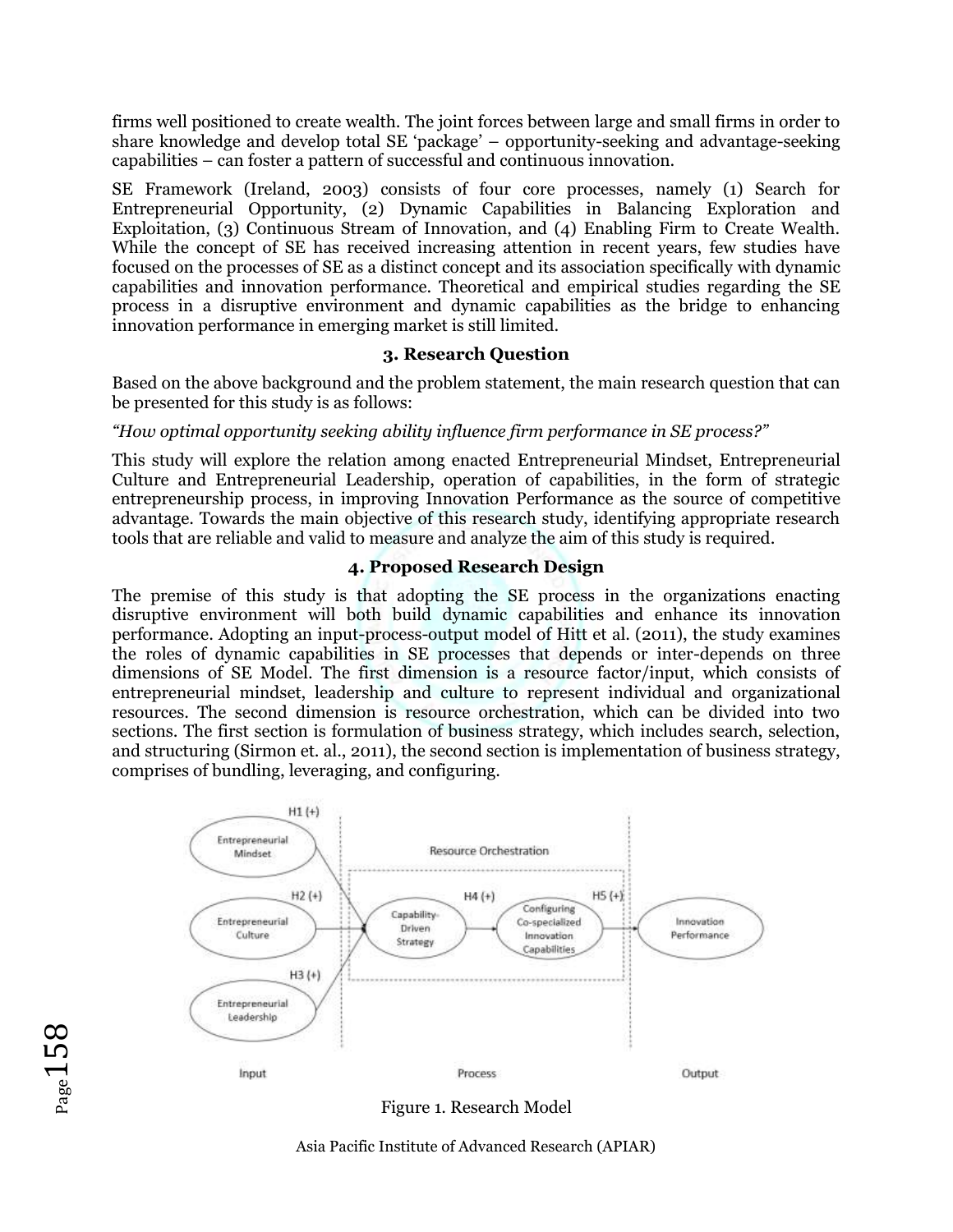The third dimension refers to output and the outcome of innovation, which is represented by innovation performance with five-performance dimensions covering input performance, technical performance, commercialization performance, social performance, and economical performance (Fontana & Musa, 2017).

## **5. Planned Findings**

In general, the aim of this study is to understand the interrelationships between and/or among entrepreneurial organizational factors and capabilities in Strategic Entrepreneurship Process to enhance innovation performance.

This study is a work in progress, but the expected result will include:

- a) Entrepreneurial-ness positively affects Capabilities Strategy. The higher the entrepreneurial-ness in the company, the more the company's strategy balances between exploitation and exploration in the development of its core capabilities;
- b) Capabilities Strategy positively affects Configuring Innovation Capabilities. The more the company's strategy based on its core capabilities, the more the orchestration of innovation capabilities need to be coherent;
- c) Configuring Innovation Capabilities positively affects Innovation Performance. The more the company can orchestrate their innovation capabilities coherently, the more company can enhance innovation performance.

It is critical to make ensure the validity and reliability of measurement instruments that evaluate all of variables and indicators. The pre-test is performed to determine whether the questions in the questionnaire form can be understood clearly and have no other interpretation. Pre-test results were analyzed by confirmatory factor analysis of the models to test the validity of measurements and reliability variable. In this study, a pre-test or pilot survey was arranged to evaluate appropriateness of English-Indonesian translations of the statements in the questionnaire (face validity). Reliability test includes assessments of conceptual articulation and all phrases in the questionnaire are suitable for this study. In addition to facing validity, statistical testing is conducted on the collected data to evaluate validity and reliability of study. Selected respondents were asked to complete the survey and promoted as key respondents in a review validity.